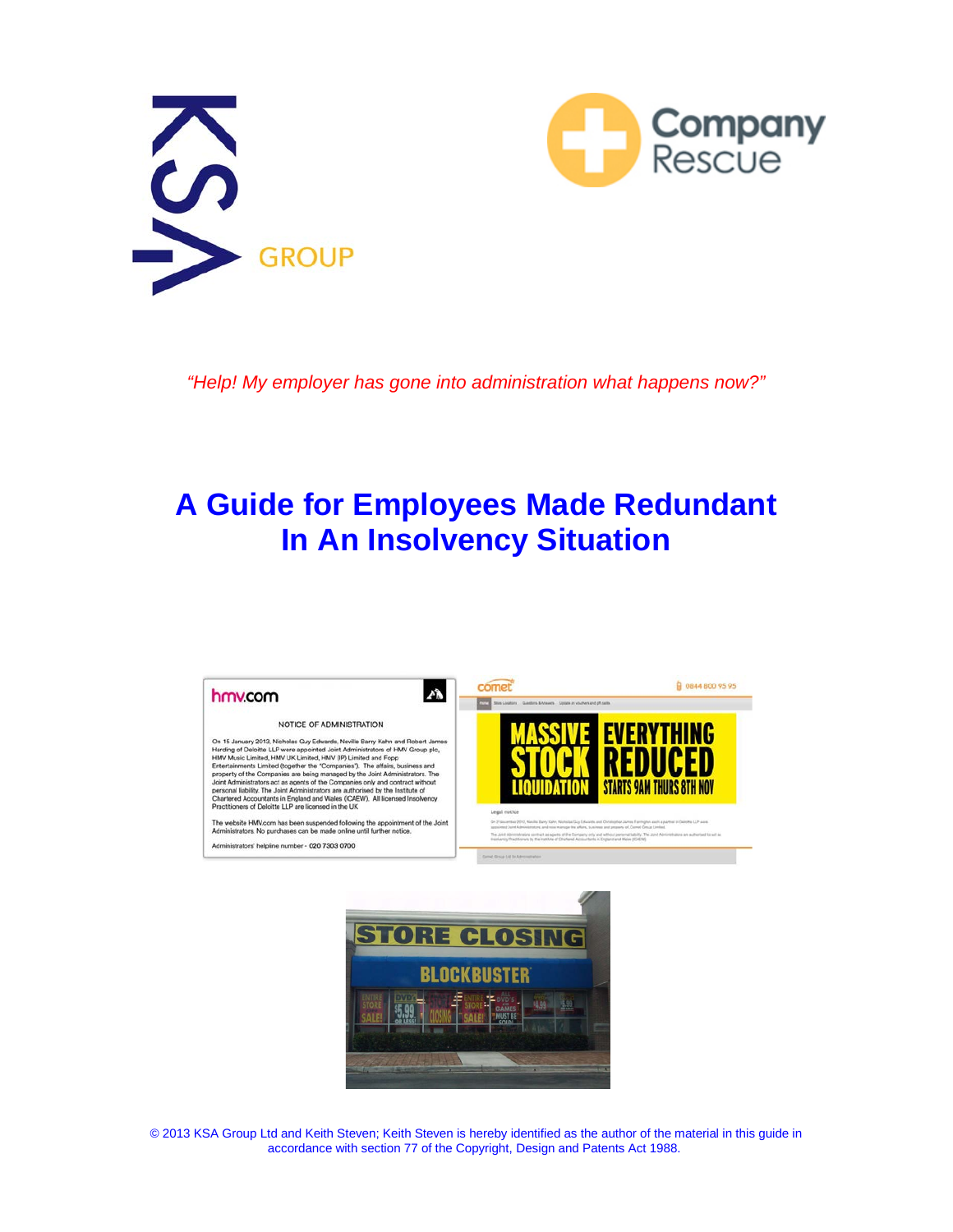

#### <span id="page-1-0"></span>**Introduction to the Guide**

#### **This programme includes "all you need to know" about what happens when you are made redundant in an insolvency situation.**

We have set out the programme to be as user-friendly as possible. It cannot cover 100% of all insolvency situations as they are so diverse, but we have tried to be as comprehensive as possible.

We know it is a deeply worrying time to lose a job, but please note we **cannot** respond to individual questions on email or by telephone. We are not experts on unemployment benefits or tax credits and we cannot answer specific questions on entitlements.

You may be able to get such information from the Citizens Advice Bureau, your union or the Department of Work and Pensions, if losing your job causes you major financial problems.

KSA Group, February 2020

Page 2 of 12 A Guide for Employees Made Redundant in an Insolvency Situation [www.companyrescue.co.uk](http://www.companyrescue.co.uk/)  2020 v2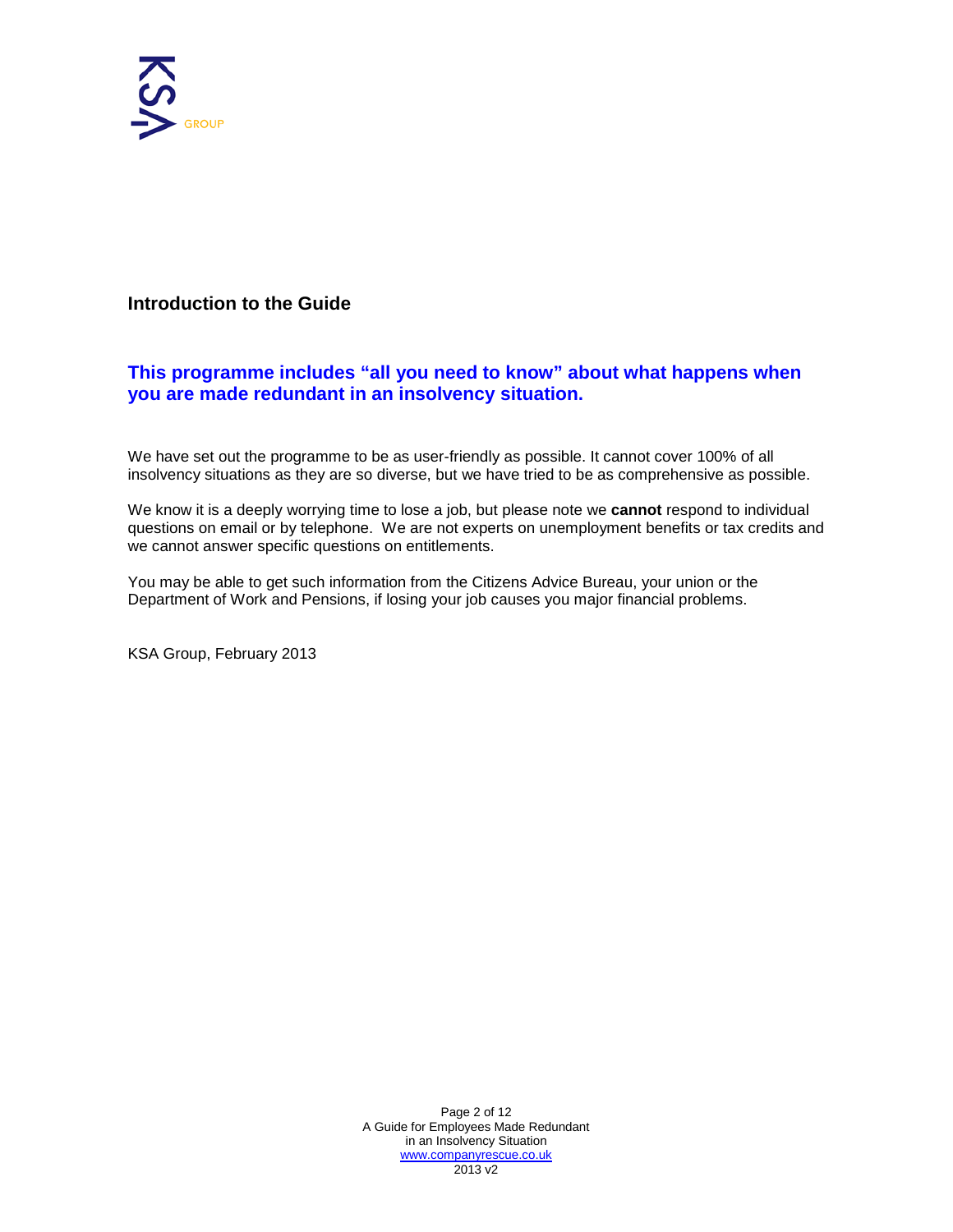

#### **Contents**

| Have you recently been made redundant due to your employer entering CVA, receivership, |  |
|----------------------------------------------------------------------------------------|--|
|                                                                                        |  |
|                                                                                        |  |
|                                                                                        |  |
|                                                                                        |  |
|                                                                                        |  |
| So how Much Will I get? Brief Guide to the Calculation of the Employees Claims in      |  |
|                                                                                        |  |
|                                                                                        |  |
|                                                                                        |  |
|                                                                                        |  |
|                                                                                        |  |
|                                                                                        |  |
|                                                                                        |  |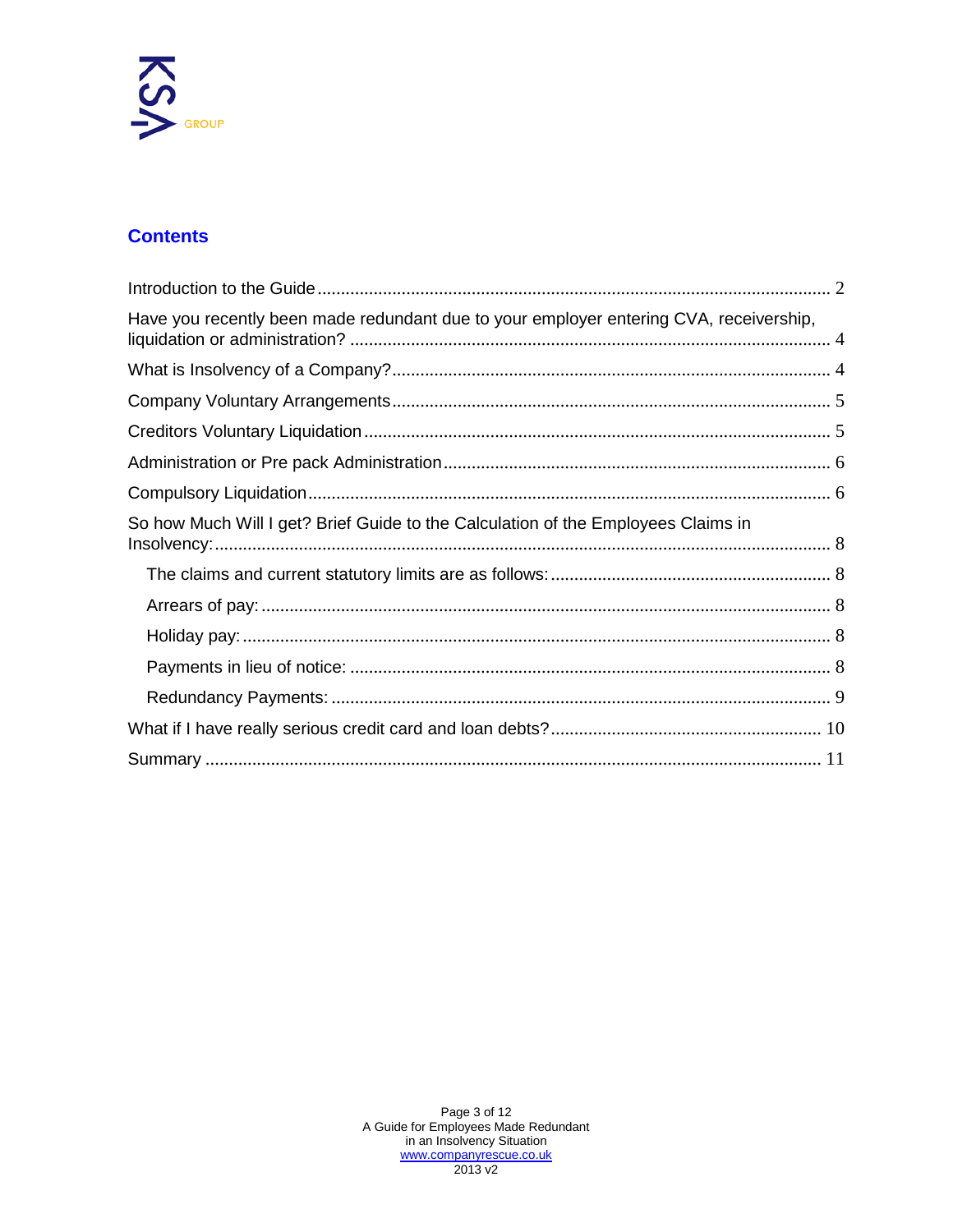

## <span id="page-3-0"></span>**Have you recently been made redundant due to your employer entering [CVA,](http://www.companyrescue.co.uk/company-rescue/options/company-voluntary-arrangement) [receivership,](http://www.companyrescue.co.uk/company-rescue/options/receivership) [liquidation](http://www.companyrescue.co.uk/company-rescue/options/creditors-voluntary-liquidation) or [administration?](http://www.companyrescue.co.uk/company-rescue/guides/employee-rights-in-administration)**

This can be a real shock to you and we know that many people get very little help from the liquidator, CVA supervisor, receiver or administrator. So read our guide below and or download this guide from DBEIS guide for employees

#### **DBEIS [HELPLINE](http://www.direct.gov.uk/en/Employment/Employees/Pay/DG_178525)**

There is a helpline to answer your questions. The number to ring is 0845 145 0004 (calls are charged at local rates).

## **What is Insolvency of A Company?**

<span id="page-3-1"></span>Many companies have problems with collecting in cash from their customers. Or perhaps they cannot borrow enough money from their lenders or investors. This can lead to a situation where the company cannot pay its own suppliers, its bank loans or wages and salaries. This situation is known as the "cashflow test of insolvency".

Sometimes the company may also have fewer assets like property or stock than it owes out to creditors. This is known as the "balance sheet test of insolvency".

Finally a creditor (someone the company owes money to) takes legal action to try and get paid quicker. This can lead to the failure of the business and is called the "legal actions test of insolvency".

In simple terms the company can and often does just run out of cash. This leads to insolvency, the inability to continue and then experts need to be brought in to try and save the company or close it down. These experts are known as insolvency practitioners (IPs).

IPs are often accountants or lawyers, with huge experience and they have to hold a licence to practice, they are heavily regulated by the law and the government. The medical comparison is doctors, specialists and undertakers. IPs can be all of those things!

Under United Kingdom Insolvency legislation there are several insolvency "events", we know this seems like a lot of information, but please read the descriptions below, until you find the one that sounds like your situation.

We do not provide a long explanation of each insolvency option or event, but we do provide a live link to our guides on our website www.companyrescue.co.uk for you to click and learn more.

> [Page 4 of](http://www.companyrescue.co.uk/) 12 A Guide for Employees Made Redundant in an Insolvency Situation www.companyrescue.co.uk 2020 v3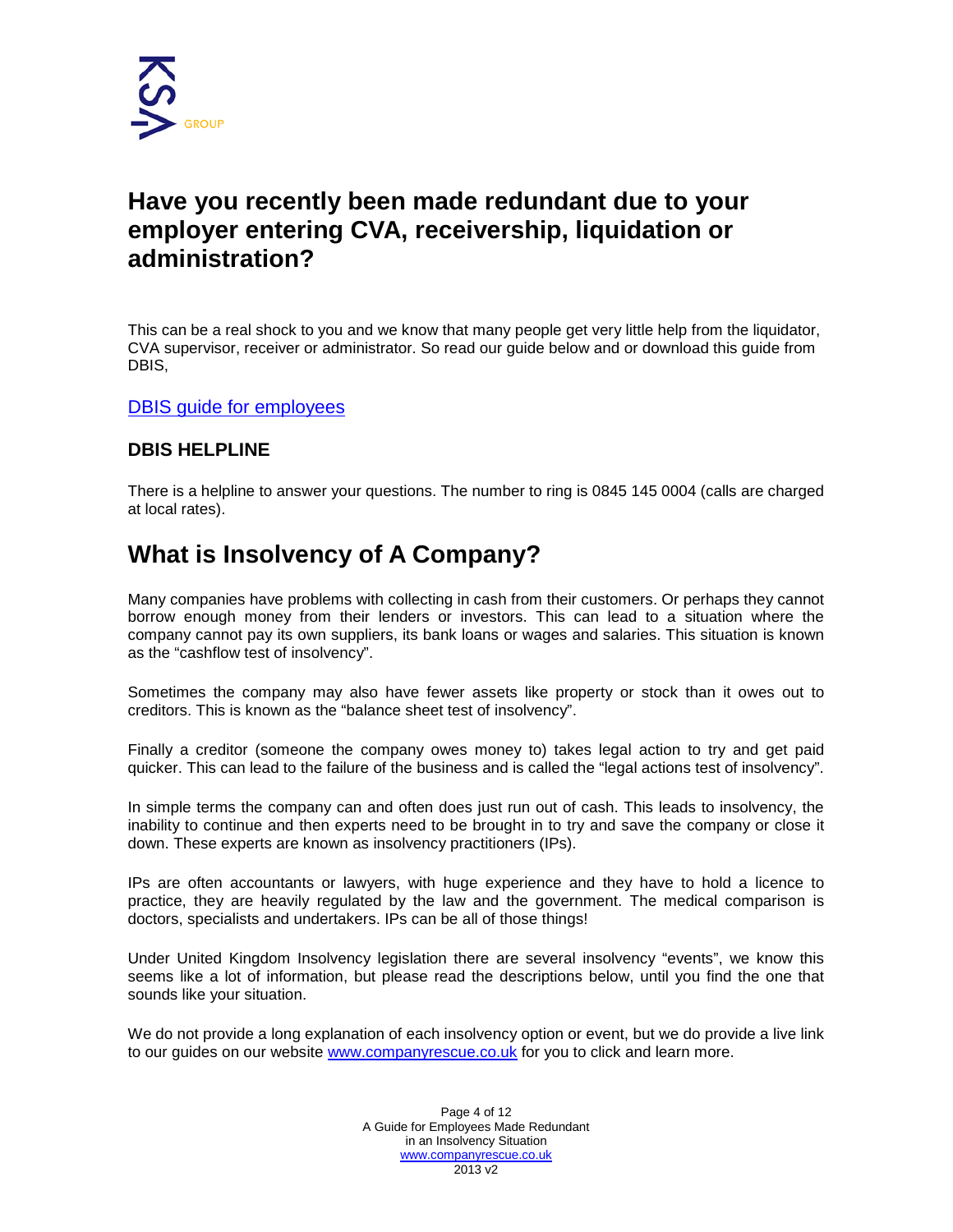

## <span id="page-4-0"></span>**Company Voluntary Arrangements (CVA)**

A very powerful way to rescue and restructure a failing business. This CVA option allows the company to cut costs, close down shops or factories and make employees redundant.

The company "goes into a CVA" only when its creditors (people who are owed money) agree a "deal" to pay some or all of the company's debts back. Employees can be made redundant without any payment of redundancy entitlements or lieu of notice. This can happen before the creditors agree the CVA plan.

Usually wages and holiday pay will have been paid before you lost your job. These are known as preferential payments.

Directors remain in control of the business, but have to convince expert advisors, IPs and creditors there is a viable business plan.

You can claim any redundancy due and lieu of notice from the Government's Redundancy Payments Office (RPO), as per the calculations in on page 7 of this guide. But you must wait until the company has formally entered the CVA process.

If the company or the supervisor of the CVA has not provided a claim form, then you need to make a claim to the Redundancy Payments Office on the form RP1, see page 9 for more details.

See here for more details: [What is](http://www.companyrescue.co.uk/company-rescue/options/company-voluntary-arrangement) a CVA

### <span id="page-4-1"></span>**Creditors Voluntary Liquidation**

This is usually the end of the company AND the business. There is normally very little left and the company is "buried" by an undertaker called a liquidator.

The liquidator has statutory powers to terminate employment contracts as soon as he is appointed by the creditors to close down the company. The liquidator also has extensive powers to investigate the conduct of directors and if they have been grossly negligent or fraudulent they can request to have them banned from being directors and alert the appropriate authorities.

Often wages and holiday pay not will have been paid in full before you lost your job. These are known as preferential payments and can be reclaimed in part along with any redundancy due and lieu of notice from the Government's Redundancy Payments Office (RPO), as per the calculations on page 7 of this guide.

See here for more details: What [is creditors voluntary](http://www.companyrescue.co.uk/company-rescue/options/creditors-voluntary-liquidation) liquidation?

Page 5 of 12 A Guide for Employees Made Redundant in an Insolvency Situation [www.companyrescue.co.uk](http://www.companyrescue.co.uk/)  2020 v3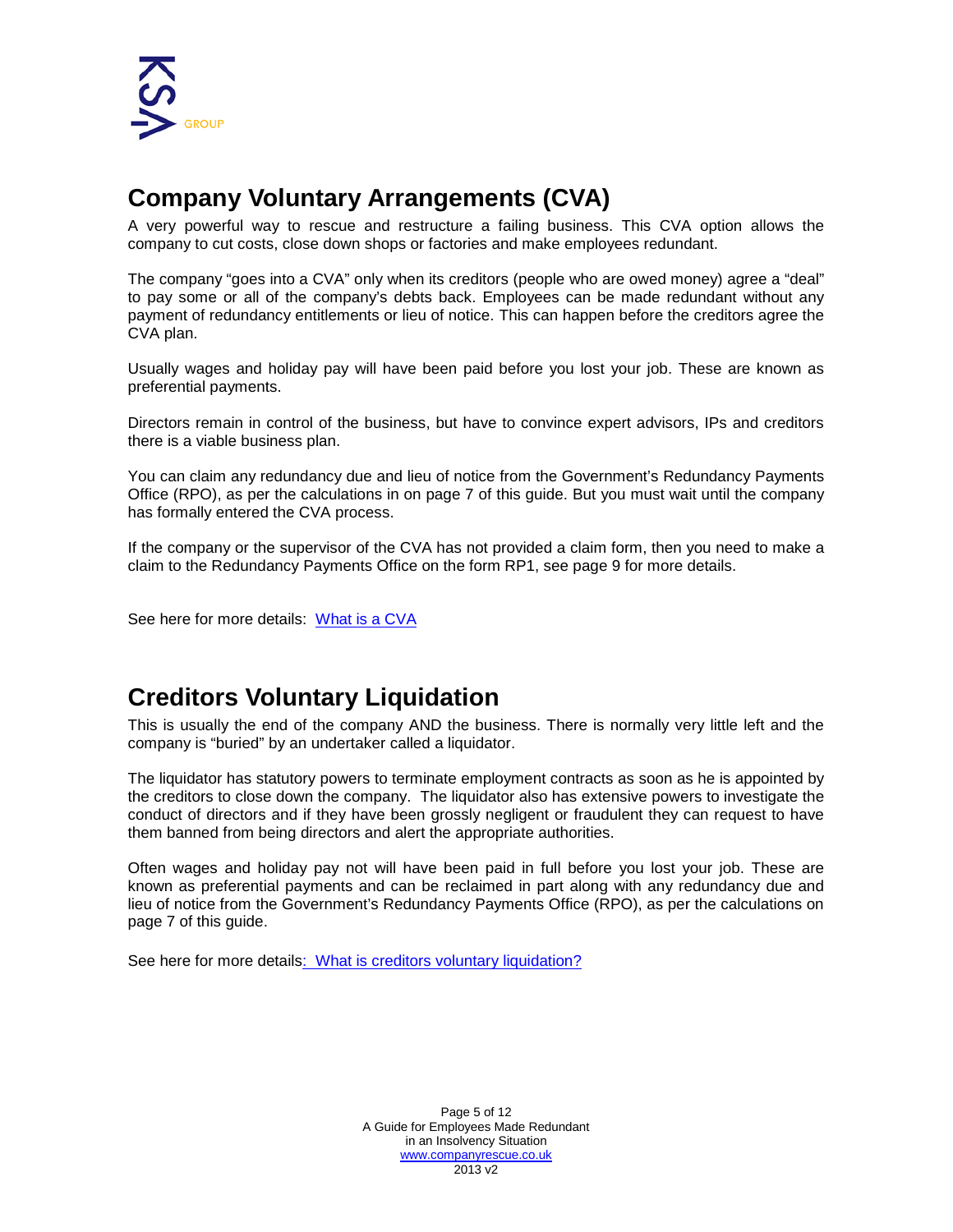

## <span id="page-5-0"></span>**Administration or Pre pack Administration**

This is where the directors or the bank / lenders have decided that the company is not viable, or has too many shops, or employees to be profitable. Usually, the administrator will be "appointed" to find a buyer for the business. This might be a competitor, a new company owned by the old company directors or a completely separate non trade buyer.

In most cases employees will be made redundant before any sale of the business. In some cases jobs will be moved to the new company that has bought the business. This process is called "TUPE" or transfer of Undertaking Protection of Employees Rights.

Often wages and holiday pay not will have been paid in full before you lost your job. These are known as preferential payments and can be reclaimed from the administrator or more likely from the government along with any redundancy due and lieu of notice from the Government's Redundancy Payments Office (RPO), as per the calculations on page 7 of this guide.

See below for more details:

What is [administration?](http://www.companyrescue.co.uk/company-rescue/options/detailed-administration) What is a prepack [administration?](http://www.companyrescue.co.uk/company-rescue/options/detailed-administration)

## <span id="page-5-1"></span>**Compulsory Liquidation**

Often this is the result of a supplier or the taxman (HMRC) taking legal action to recover debts. If these debts are not paid, then the creditor can issue something called a [winding up petition.](http://www.winding-up-petition.co.uk/) This leads to the company being "wound up" by the High Court.

The most common issuer of winding up petitions is HMRC, for non payment of PAYE and other taxes.

This is usually the end of the company AND the business, particularly if the petition is advertised as the company's bank will freeze their bank accounts making any payments impossible. At the end of the process there is normally very little left and the company is "buried" by the Official Receiver or a liquidator who is an IP.

The liquidator has statutory powers to terminate employment contracts, as soon as he is appointed by the court or the Official Receiver, to close down the company.

Often wages and holiday pay not will have been paid in full before you lost your job. These are known as preferential payments and can be reclaimed in part along with any redundancy due and lieu of notice from the Government's Redundancy Payments Office (RPO), as per the calculations on page 7 of this guide.

See here for more details:

What is [a winding up petition?](http://www.companyrescue.co.uk/company-rescue/guides/what-is-a-winding-up-petition)

[What is compulsory liquidation?](http://www.companyrescue.co.uk/company-rescue/options/compulsory-liquidation)

Page 6 of 12 A Guide for Employees Made Redundant in an Insolvency Situation [www.companyrescue.co.uk](http://www.companyrescue.co.uk/)  2020 v3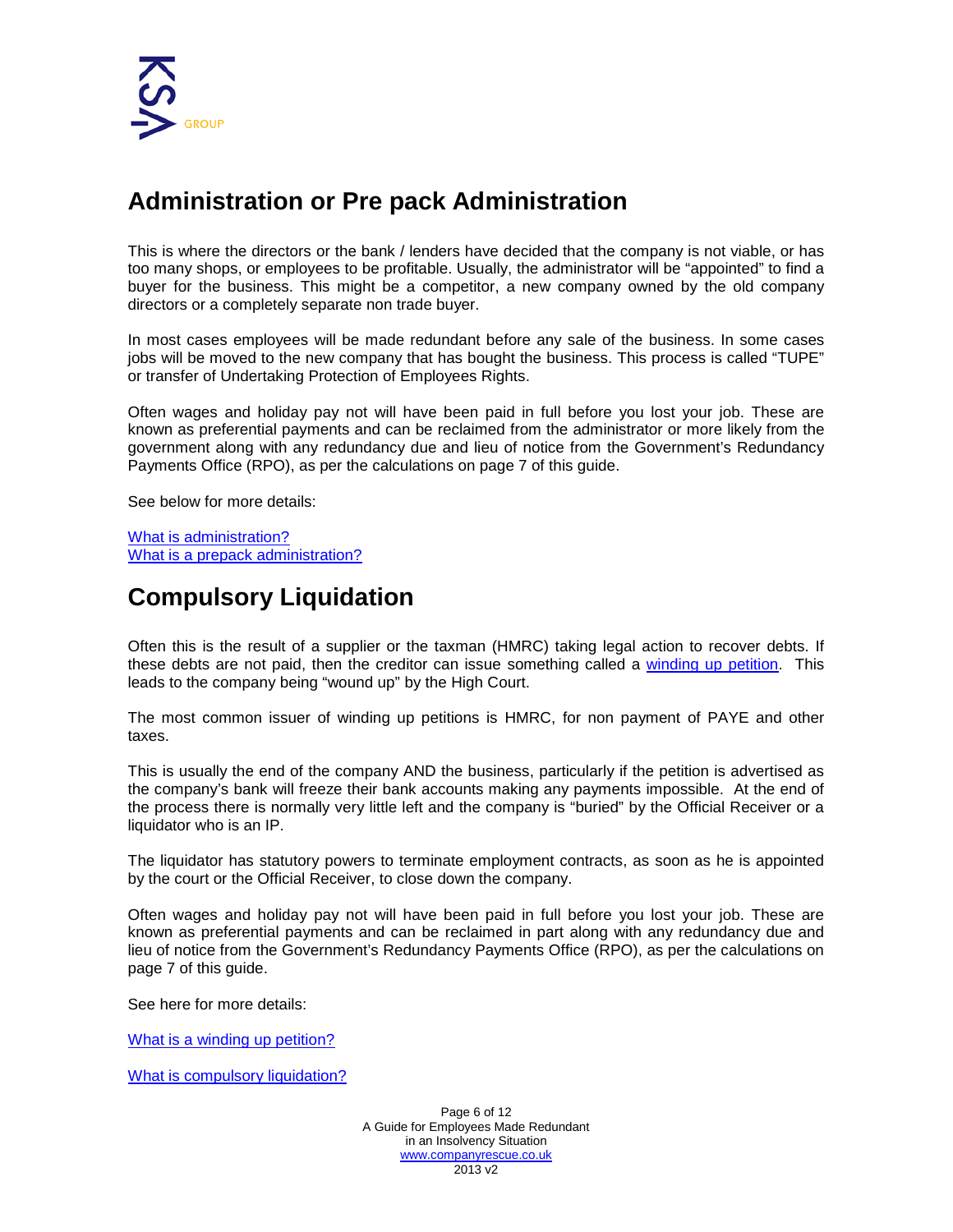

## **Consultation on redundancies**

Many people ask about whether it is right that they have not been consulted on redundancies.

Currently if a business is to make more than 100 people redundant then they will need to consult for 45 days. If a business is to make redundant less than 100 people then the consultation period is only 30 days. Less than 20 people and there is no need for any consultation period.

Whilst there is a duty to consult, an employer is not prevented from making redundancies if after meaningful consultation has taken place, no agreement can be reached. As such, it is difficult to argue unfair dismissal.

A claim made via the employment tribunal will be regarded as an unsecured creditors claim and any compensation is likely to be less than what is awarded. In the case of pre-pack administration consultation may be more of an issue and it is possible that the claim should be paid by the new owner under the (TUPE) rules. However, it is advisable to seek legal advice as this is a complex and difficult area.

There is no hard and fast guide that we can give on pre pack and trading administration redundancies, many lawyers can give differing advice. Case law is very fluid on this matter – with different outcomes in some cases than is expected, so each situation may have different outcomes.

<span id="page-6-0"></span>Always talk to the administrators' staff and ask for guidance, or contact Citizens Advice Bureau if you have financial hardship as a result.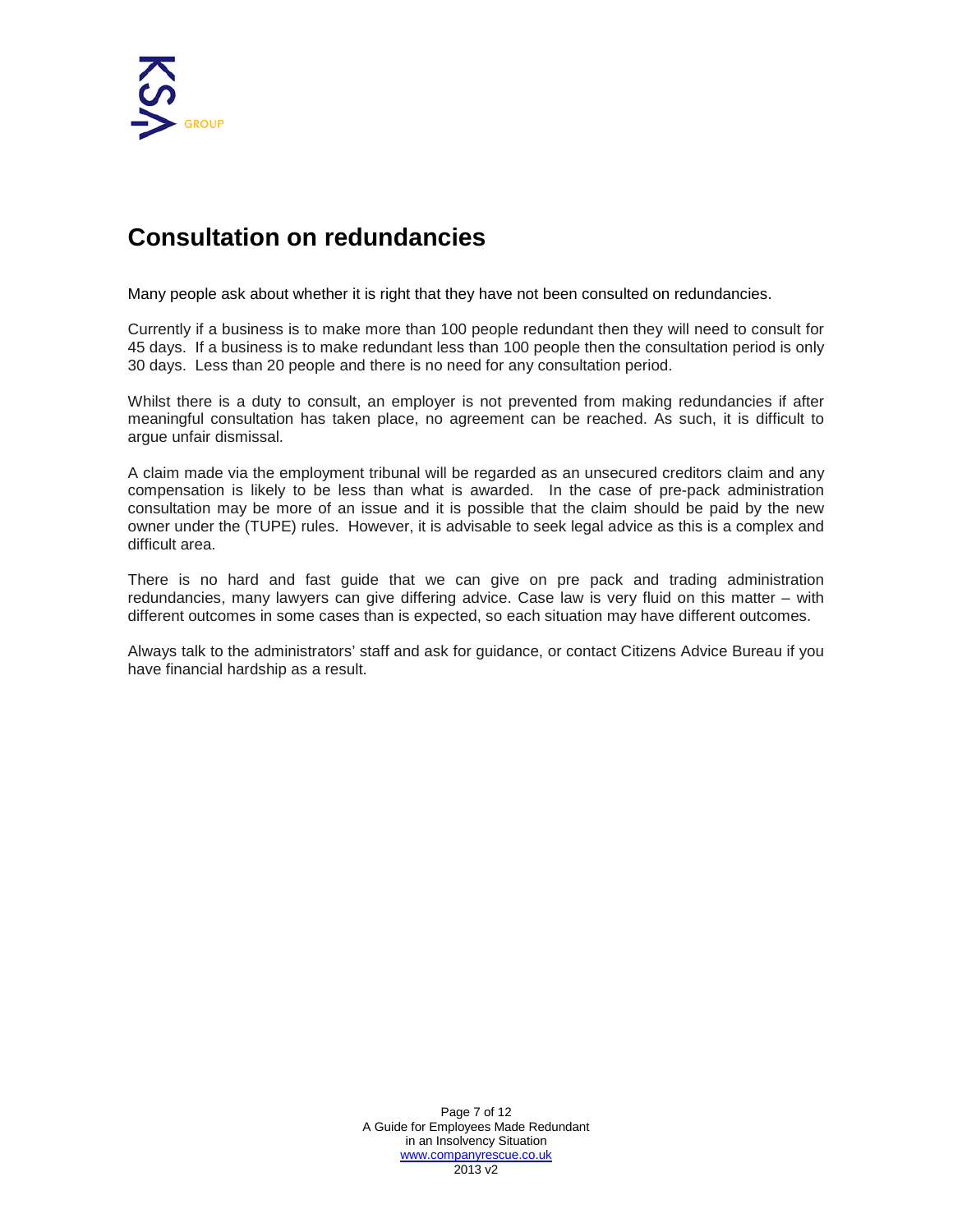

## **So how much will I get? Brief guide to the calculation of the employees claims in insolvency:**

Once the total claims have been worked out the employees can claim directly from the Department for Business Innovation & Skills, who may then stand in the employees' shoes and can claim against the company in insolvency.

The purpose is to guarantee minimum payments to the employees which may not (and often are not) paid out of the insolvency as a result of insufficient funds or to avoid preferences.

All employees claims are calculated as per the guidelines in the legislation but the actual payments made by the Government are subject to maximum "capped" payments. The limit on the amount of a week's pay under the insolvency provisions of the Act is currently £538 per week, the cap is reviewed annually.

#### <span id="page-7-0"></span>*The claims and current statutory limits are as follows:*

<span id="page-7-1"></span>NB; not at all claims may be met by DBEIS. Rates can be varied by Government annually.

#### *Arrears of pay:*

Most people are paid weekly or monthly in arrears. This claim is limited to 8 weeks at the statutory limit of £538 per week and includes salaries, wages and sales commissions.

#### <span id="page-7-2"></span>*Holiday pay:*

Holiday pay is limited to 6 weeks of holiday pay due or a maximum of £860, in the last 12 months, at the statutory limit of £538 per week.

#### <span id="page-7-3"></span>*Payments in lieu of notice:*

Under the contract of employment between employer and employee any required notice amount due from the employer is payable at the statutory limit of £538 per week. However, benefits and/or money earned obtained further employment during your notice period paid to you will be deducted from your compensation. It is important to claim benefits as these will be automatically deducted from your claim even if you have not claimed them.

If you had no contract of employment, then statutory minimum payment for lieu of notice is as follows:

> Page 8 of 12 A Guide for Employees Made Redundant in an Insolvency Situation [www.companyrescue.co.uk](http://www.companyrescue.co.uk/)  2020 v3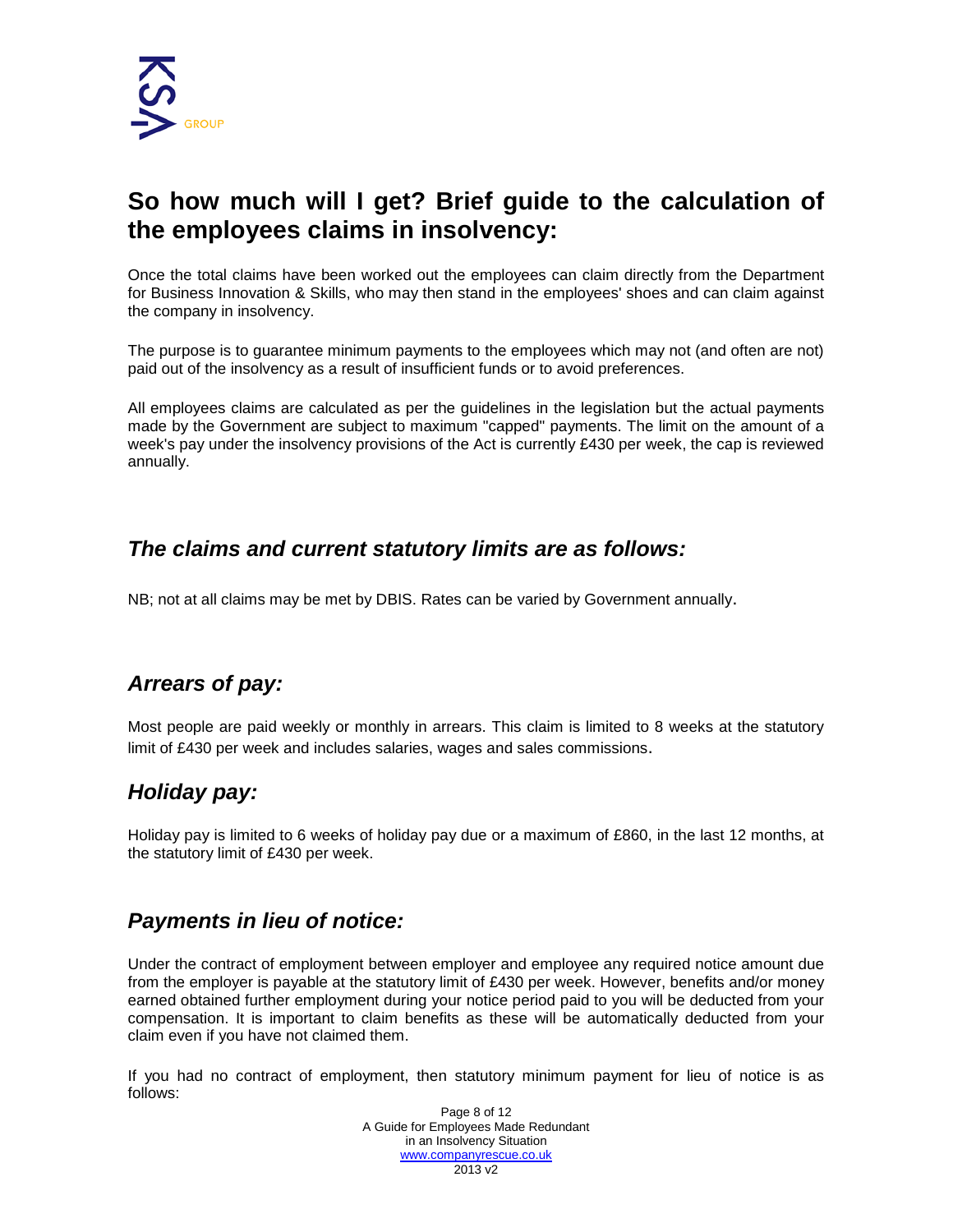

- Once an employee has worked continuously for at least 1 month, he or she is then entitled to 1 week's notice for each completed year of service up to a maximum of 12 weeks' notice.
- So, from 1 month to 1 year 1 week's notice; 2 years 2 weeks' notice; 3 years 3 weeks' notice etc.
- An employee who has been continuously employed for 1 month or more must give at least 1 week's notice of termination.
- These are the legal minimum periods. The contract of employment can provide for more

notice from either party but cannot provide for less than the statutory minimum.

#### <span id="page-8-0"></span>*Redundancy Payments:*

Redundancy is where the employer has ceased or intends to cease the business, or the business in the place where the employee is employed.

The requirements of that business for the employee to carry out his or her particular kind of work, or to carry out a particular kind of work in the place of the employee's employment have ceased or diminished, or are expected to cease or diminish.

Any amount payable is capped at a ceiling of £538 per week. This statutory redundancy payment is calculated by reference to the following factors

- 1. Length of the employee's continuous service at the relevant date and
- 2. The employee's week's pay at the calculation date,
- 3. The employee's age at the relevant date (if he is aged over 64 it is subject to reduction) and during his employment.

Here is a calculator to show how much MAY be owed to you.

<http://www.direct.gov.uk/redundancy.dsb>

The maximum number of years to be taken into account for the purposes of calculating a redundancy payment is 20 and the entitlement is calculated as follows:

- 1. One half week's pay for each complete year in which the employee was less than 22 years old;
- 2. One week's pay for each complete year in which the employee was less than 41 but not less than 22 years old;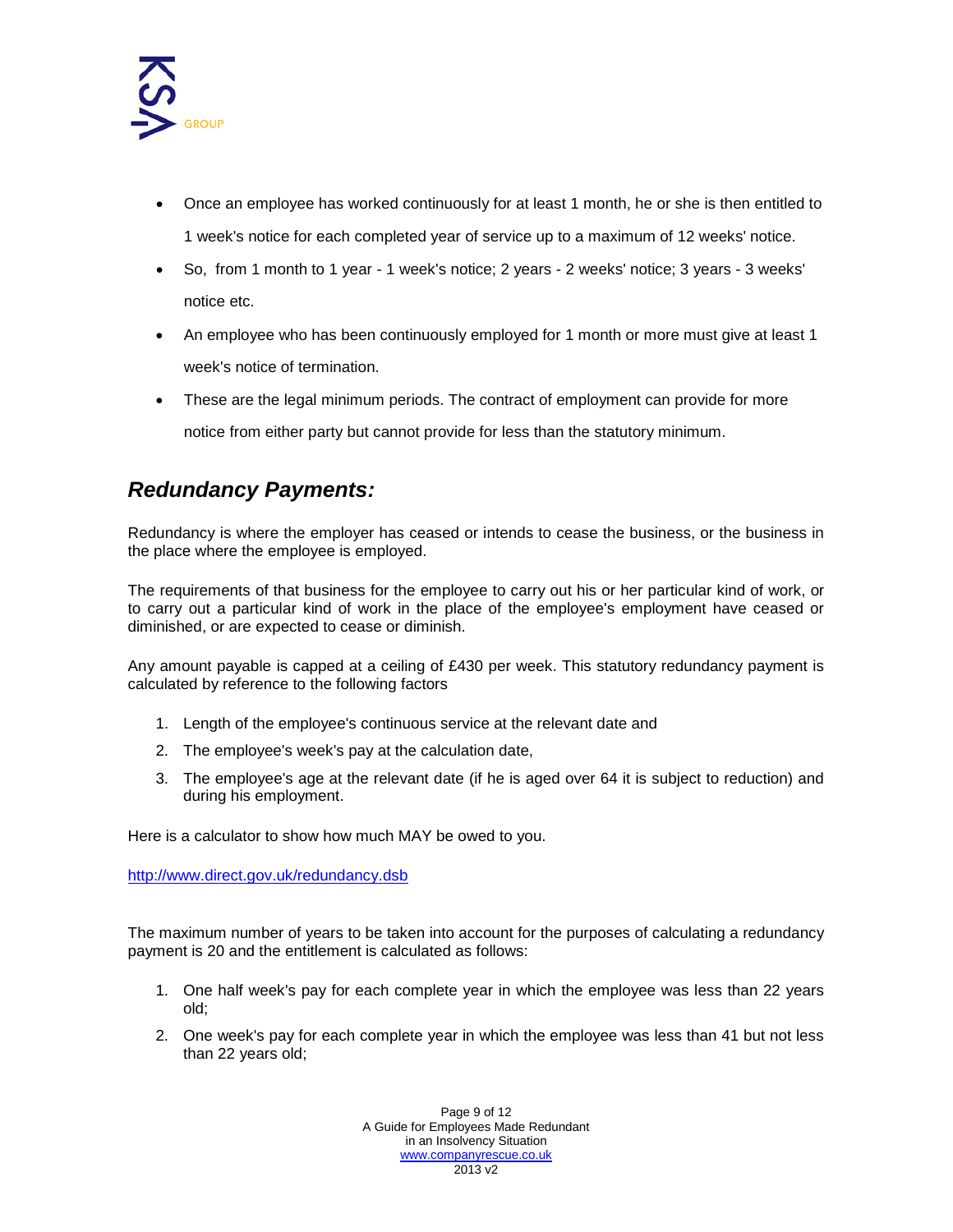

- 3. One and a half week's pay, for each complete year of employment in which the employee was 41 years old or more.
- 4. If over 64 years of age the employees claim is reduced by one twelfth for each month over 64 to a maximum of 65 where there is no payment.

Employees must be able to show two calendar years of continuous employment at the relevant redundancy date, but any period of continuous employment before his 18th birthday does not count. Weeks count as weeks of continuous employment if an employee actually works 16 hours or more or works under a contract normally involving 16 hours' work or more.

As ever redundancy claims are complex and the brief outline here is not comprehensive or case specific.

Please be aware that DBEIS will seek to reduce payments to redundant employees by assuming that they are claiming job seekers allowance. Any pay received in the period between redundancy and claim payment will generally be deducted. So it's probably best practice to make those claims anyway to help relieve financial hardship.

You claim by filling out form RP1, which you can get by calling 0845 015 0010 and quoting URN 10/708.

### <span id="page-9-0"></span>**What if I have really serious credit card and loan debts?**

<span id="page-9-1"></span>Visit our sister site [www.debtless.co.uk](http://www.debtless.co.uk/) for detailed help or seek advice from recognised debt advisors like StepChange<http://www.stepchange.org/>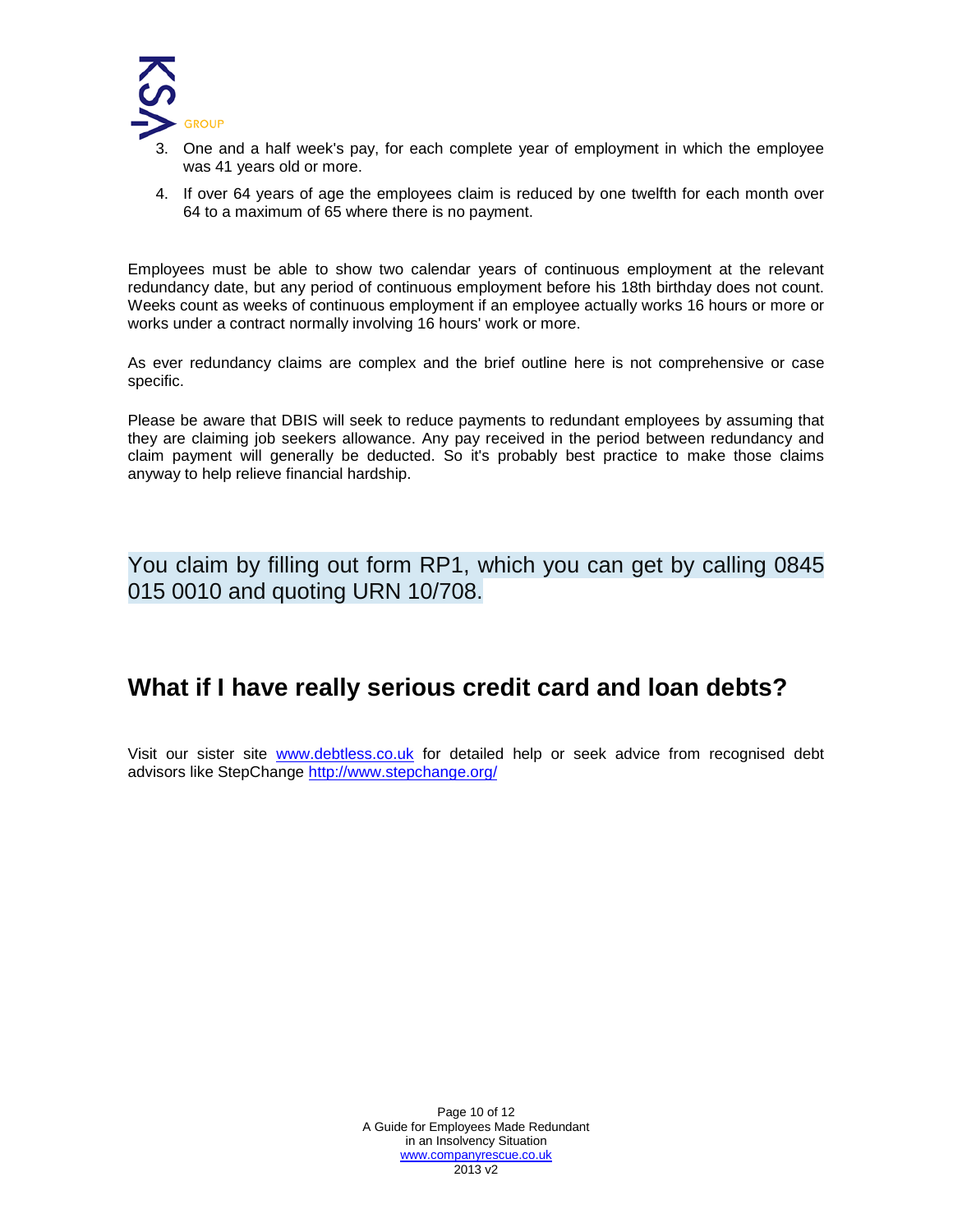

## **Summary**

Losing a job is always a most worrying time, we hope that this guide provides answers to your questions.

Please use our website [www.companyrescue.co.uk](http://www.companyrescue.co.uk/) to find out more about all of the insolvency issues or speak with the insolvency practitioner's offices to get more information

Above all make all your claims as fast as you are able to do them and make sure you visit the DWP offices immediately you have been made redundant to claim benefit.

# *"Good luck with finding future employment!"*